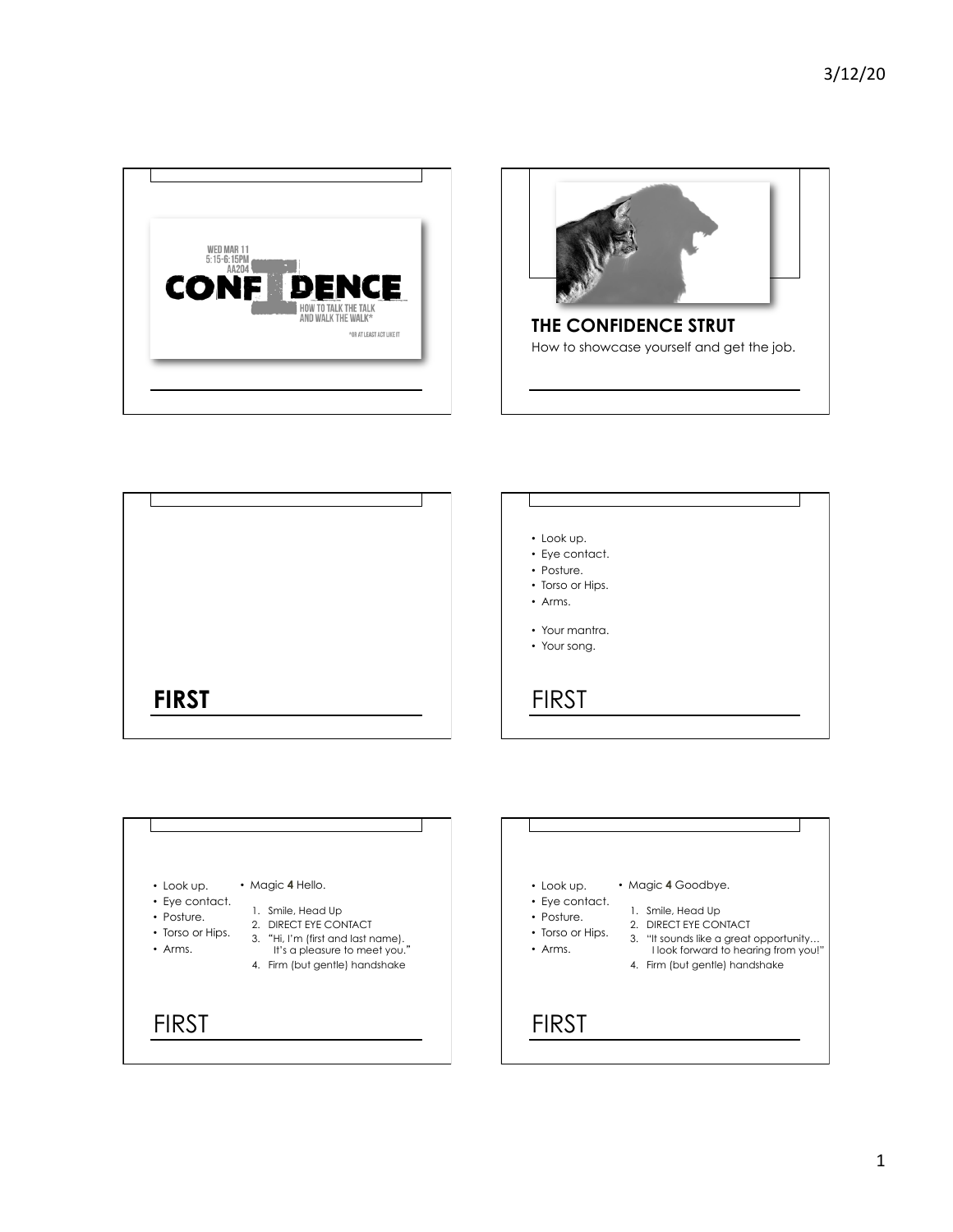



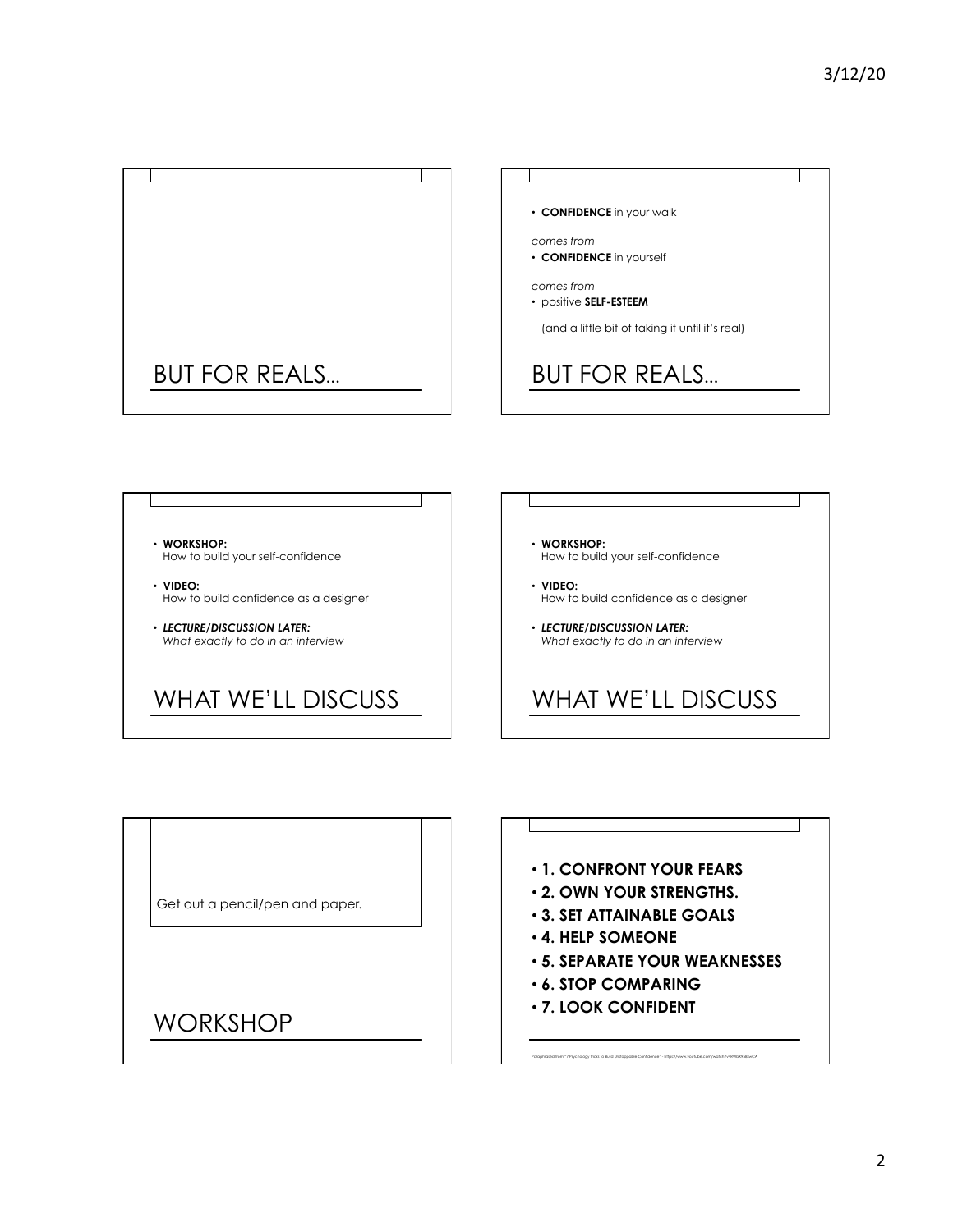



Get into groups and discuss:

- What **action** are you the most scared of taking when it comes to your career?
- What can you do to help yourself be more comfortable with this?

Paraphrased from "7 Psychology Tricks to Build Unstoppable Confidence" - https://www.youtube.com/watch?v=RWbX958xwCA

- **1. CONFRONT YOUR FEARS**
- **2. OWN YOUR STRENGTHS.**
- **3. SET ATTAINABLE GOALS**
- **4. HELP SOMEONE**
- **5. SEPARATE YOUR WEAKNESSES**

Paraphrased from "7 Psychology Tricks to Build Unstoppable Confidence" - https://www.youtube.com/watch?v=RWbX958xwCA

- **6. STOP COMPARING**
- **7. LOOK CONFIDENT**

#### **OWN YOUR STRENGTHS**

On your own, write down your **personal** strengths. **OWN YOUR STRENGTHS** 

- 1. Get in groups of 8-10 people.
- 2. Stand in a circle, 1 person in the middle.
- 3. On a timer, everyone (one at a time) must say at least 1 thing he/she **admires** about the person in the middle of the circle.

Try to be more specific than just "nice to everyone".

Paraphrased from "7 Psychology Tricks to Build Unstoppable Confidence" - https://www.youtube.com/watch?v=RWbX958xwCA

Paraphrased from "7 Psychology Tricks to Build Unstoppable Confidence" - https://www.youtube.com/watch?v=RWbX958xwCA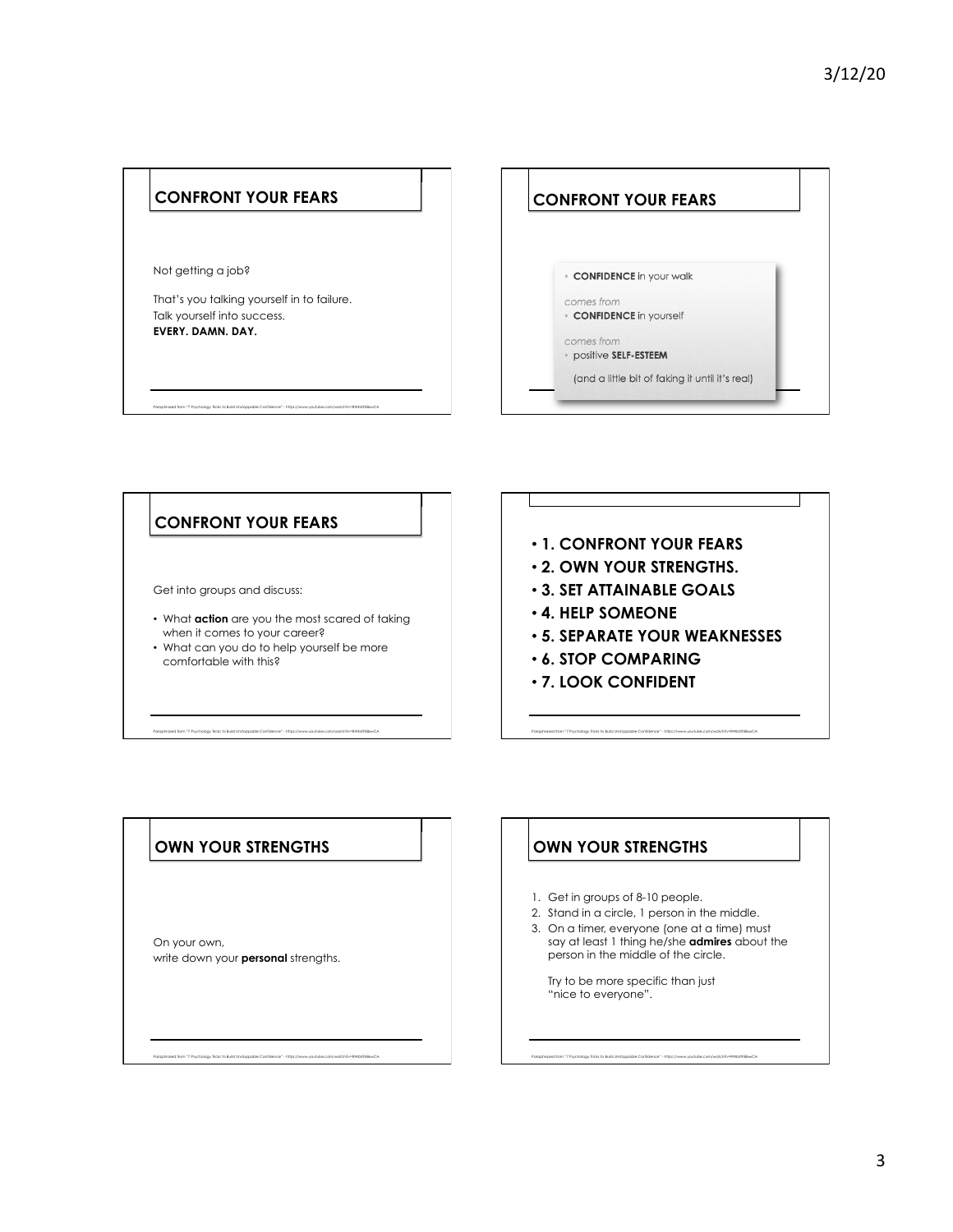#### **OWN YOUR STRENGTHS**

On your own, think about that experience and how it may inform your own thoughts about yourself.

Take notes and reflect.

Remember this when we see the video about having confidence as a designer.

Paraphrased from "7 Psychology Tricks to Build Unstoppable Confidence" - https://www.youtube.com/watch?v=RWbX958xwCA

## • **1. CONFRONT YOUR FEARS**

- **2. OWN YOUR STRENGTHS.**
- **3. SET ATTAINABLE GOALS**
- **4. HELP SOMEONE**
- **5. SEPARATE YOUR WEAKNESSES**

Paraphrased from "7 Psychology Tricks to Build Unstoppable Confidence" - https://www.youtube.com/watch?v=RWbX958xwCA

- **6. STOP COMPARING**
- **7. LOOK CONFIDENT**

#### **SET ATTAINABLE GOALS**

Many people don't think to develop themselves emotionally using lists, deadlines, and resolutions.

By creating daily or weekly boxes for you to check to **consistently compare where you are with where you were**, you can track.

Paraphrased from "7 Psychology Tricks to Build Unstoppable Confidence" - https://www.youtube.com/watch?v=RWbX958xwCA

#### **SET ATTAINABLE GOALS**

**FOR THOSE WITH ANXIETY AND FAILURE ISSUES**  (like me):

**Be kind to yourself.** Think long-term about how small accomplishments are a big deal.

Paraphrased from "7 Psychology Tricks to Build Unstoppable Confidence" - https://www.youtube.com/watch?v=RWbX958xwCA

#### **SET ATTAINABLE GOALS**

On your own, figure out one goal you have for yourself.\*

Consider a **STEP BY STEP** plan to attain this.

Now break it into smaller, achievable steps.

 $^*$  that you don't mind sharing if asked.  $\circledcirc$ 

Paraphrased from "7 Psychology Tricks to Build Unstoppable Confidence" - https://www.youtube.com/watch?v=RWbX958xwCA

# **SET ATTAINABLE GOALS**

This is not quick, but it's powerful.

Remember **STEP by STEP**.

It may take a bit to set the right size of steps and amount of time it takes to attain a goal.

Paraphrased from "7 Psychology Tricks to Build Unstoppable Confidence" - https://www.youtube.com/watch?v=RWbX958xwCA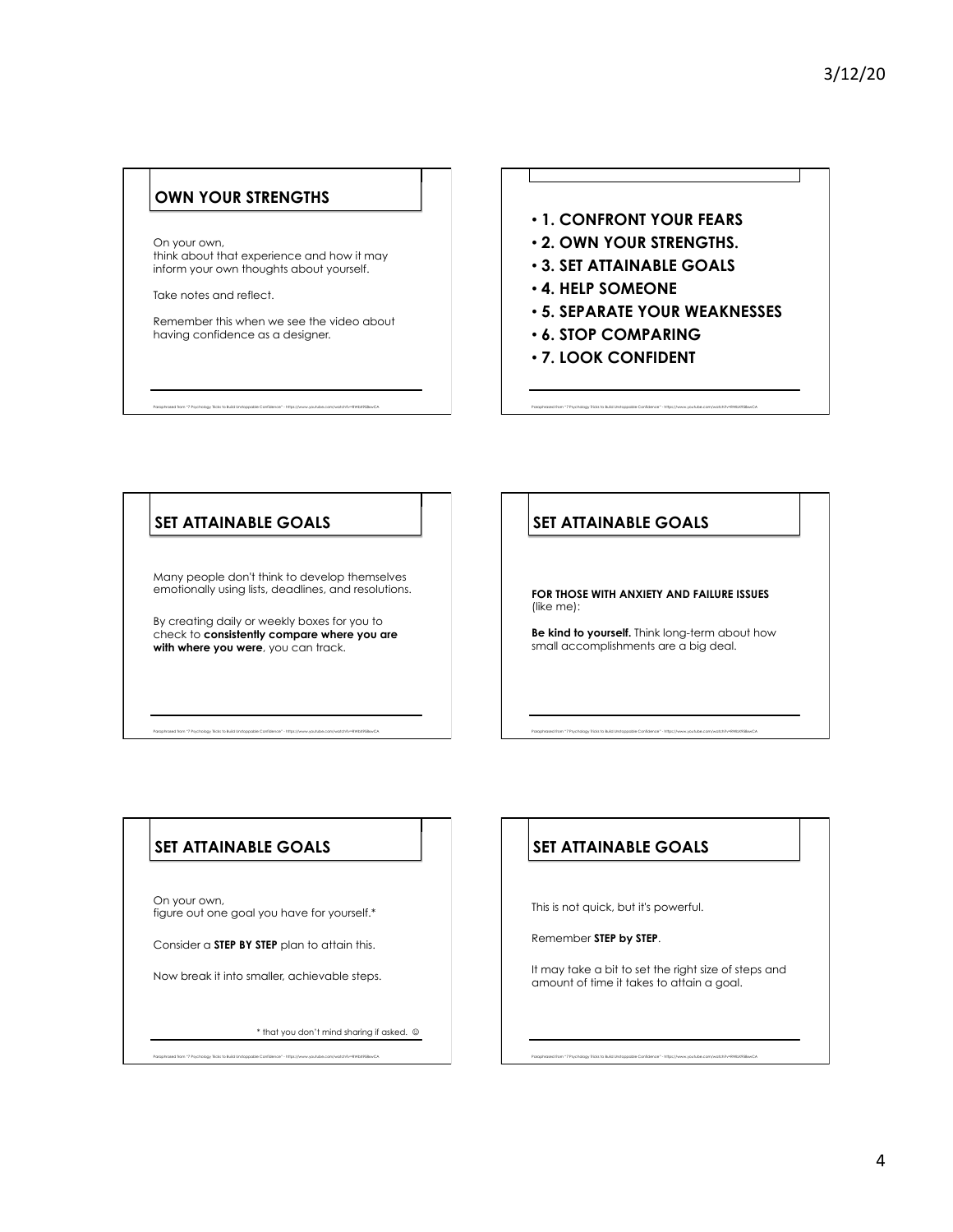#### • **1. CONFRONT YOUR FEARS**

- **2. OWN YOUR STRENGTHS.**
- **3. SET ATTAINABLE GOALS**
- **4. HELP SOMEONE**
- **5. SEPARATE YOUR WEAKNESSES**
- **6. STOP COMPARING**
- **7. LOOK CONFIDENT**

#### **HELP SOMEONE**

Get into groups of 4-6.

Discuss ways to help others in your community. Define your different communities, understanding those are not just geographic locations.

Take notes.

-<br>Paraphrased form: "Phychology licis to build instagrable Confections" - http://www.youtube.com/welche-interaction-interactions and the confections of the confections of the confections of the confections into the confect

Paraphrased from "7 Psychology Tricks to Build Unstoppable Confidence" - https://www.youtube.com/watchRv=RWbX958xwCA <absorp/watchRv=RWbX958xwCA <absorp/watchRv=RWbX958xwCA <absorp/watchRv=RWbX958xwCA <absorp/watchRv=RWbX9

• **1. CONFRONT YOUR FEARS**  • **2. OWN YOUR STRENGTHS.**  • **3. SET ATTAINABLE GOALS**  • **4. HELP SOMEONE**  • **5. SEPARATE YOUR WEAKNESSES**  • **6. STOP COMPARING**  • **7. LOOK CONFIDENT** 

#### **SEPARATE YOUR WEAKNESSES**

- Accept that there are some things you will never be able to change. Don't waste time on these things. Let them go.
- Everyone hates something about themselves. (And often, it's something of which someone else is jealous.)

## **SEPARATE YOUR WEAKNESSES**

•Your strengths define you FAR MORE than your weaknesses.

Paraphrased from "7 Psychology Tricks to Build Unstoppable Confidence" - https://www.youtube.com/watch?v=RWbX958xwCA

## **SEPARATE YOUR WEAKNESSES**

- You are your own worst enemy.
- Instead, be your #1 fan.
- **EVERY. DAMN. DAY.**

I say from personal experience.

```
Paraphrased from "7 Psychology Tricks to Build Unstoppable Confidence" - https://www.youtube.com/watch?v=RWbX958xwCA
```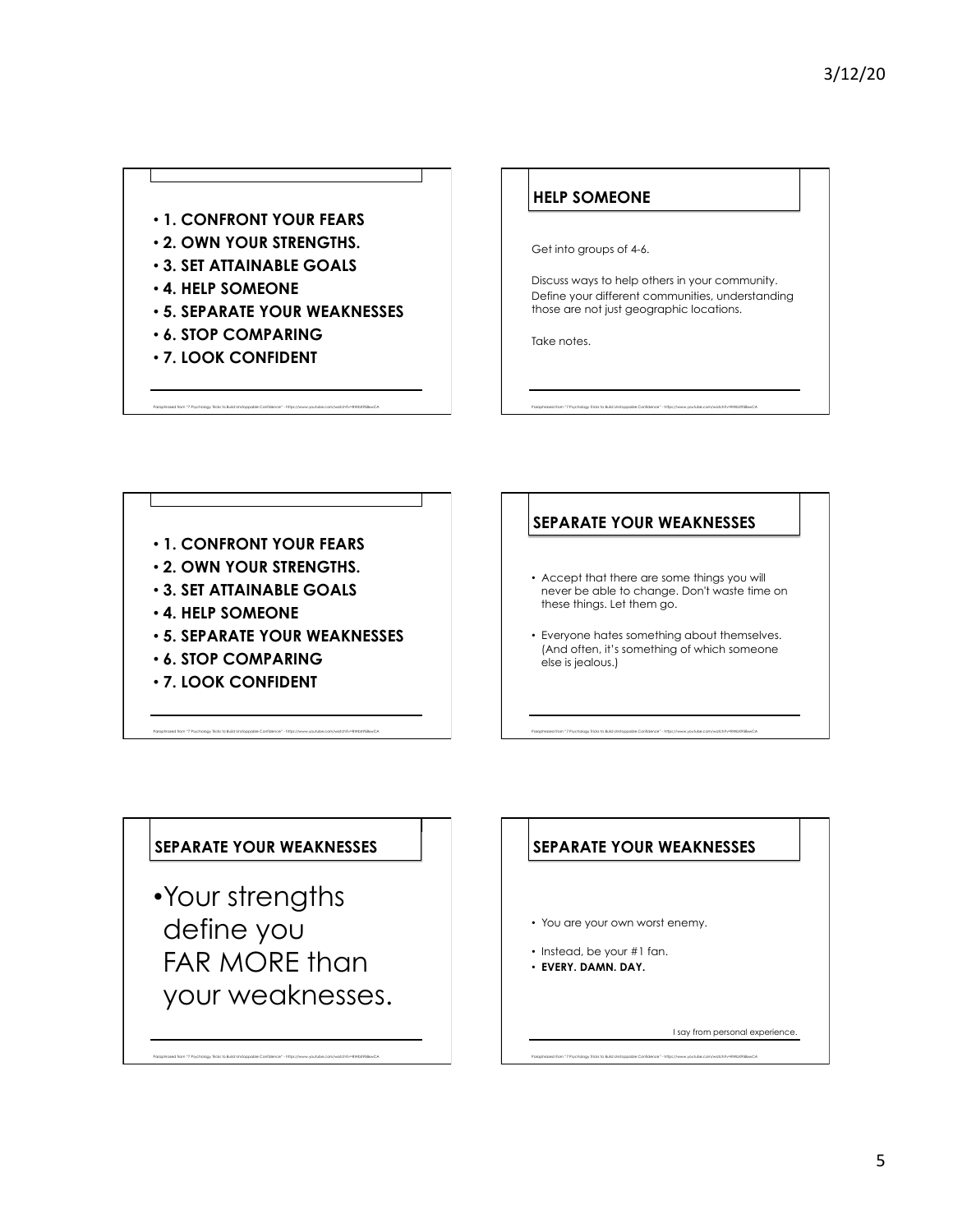

Paraphrased from "7 Psychology Tricks to Build Unstoppable Confidence" - https://www.youtube.com/watchRv=RWbX958xwCA <absorp/watchRv=RWbX958xwCA <absorp/watchRv=RWbX958xwCA <absorp/watchRv=RWbX958xwCA <absorp/watchRv=RWbX9

• **1. CONFRONT YOUR FEARS** 

- **2. OWN YOUR STRENGTHS.**
- **3. SET ATTAINABLE GOALS**
- **4. HELP SOMEONE**
- **5. SEPARATE YOUR WEAKNESSES**
- **6. STOP COMPARING**
- **7. LOOK CONFIDENT**

# **STOP COMPARING**

- Get in groups and discuss:
- **1. Who do you wish you were?**  Share and share why you feel this way. *If the person is not well-known, you may need to explain this in more general terms.*
- 2. Each person in the group find a problem with this scenario **how it's not as good as it seems**.

#### **STOP COMPARING**

**1. Consider who a good mentor would be as if reality didn't matter.**  Share and share why you feel this way.

Paraphrased from "7 Psychology Tricks to Build Unstoppable Confidence" - https://www.youtube.com/watch?v=RWbX958xwCA

#### • **1. CONFRONT YOUR FEARS**

- **2. OWN YOUR STRENGTHS.**
- **3. SET ATTAINABLE GOALS**
- **4. HELP SOMEONE**
- **5. SEPARATE YOUR WEAKNESSES**
- **6. STOP COMPARING**
- **7. LOOK CONFIDENT**

Paraphrased from "7 Psychology Tricks to Build Unstoppable Confidence" - https://www.youtube.com/watch?v=RWbX958xwCA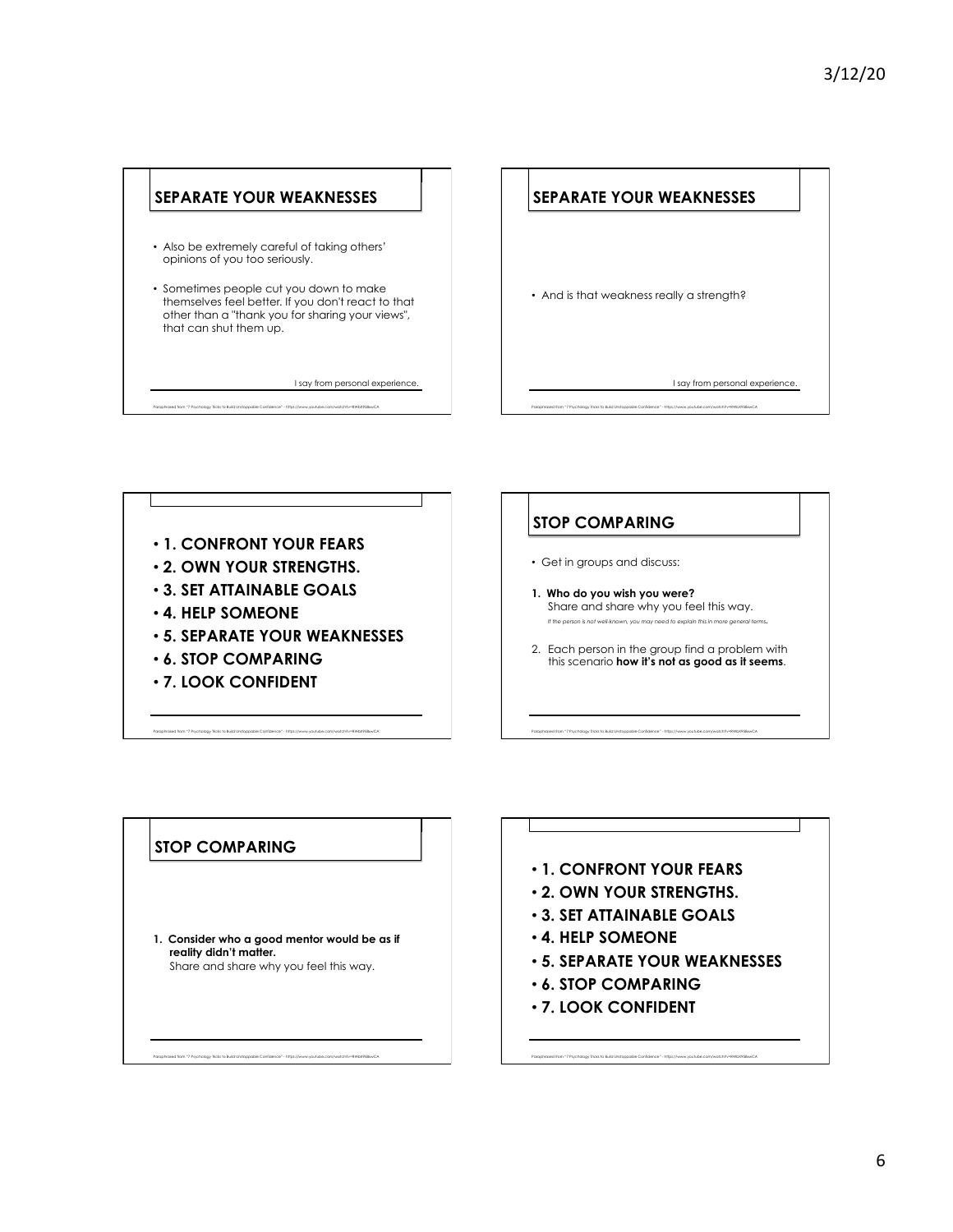